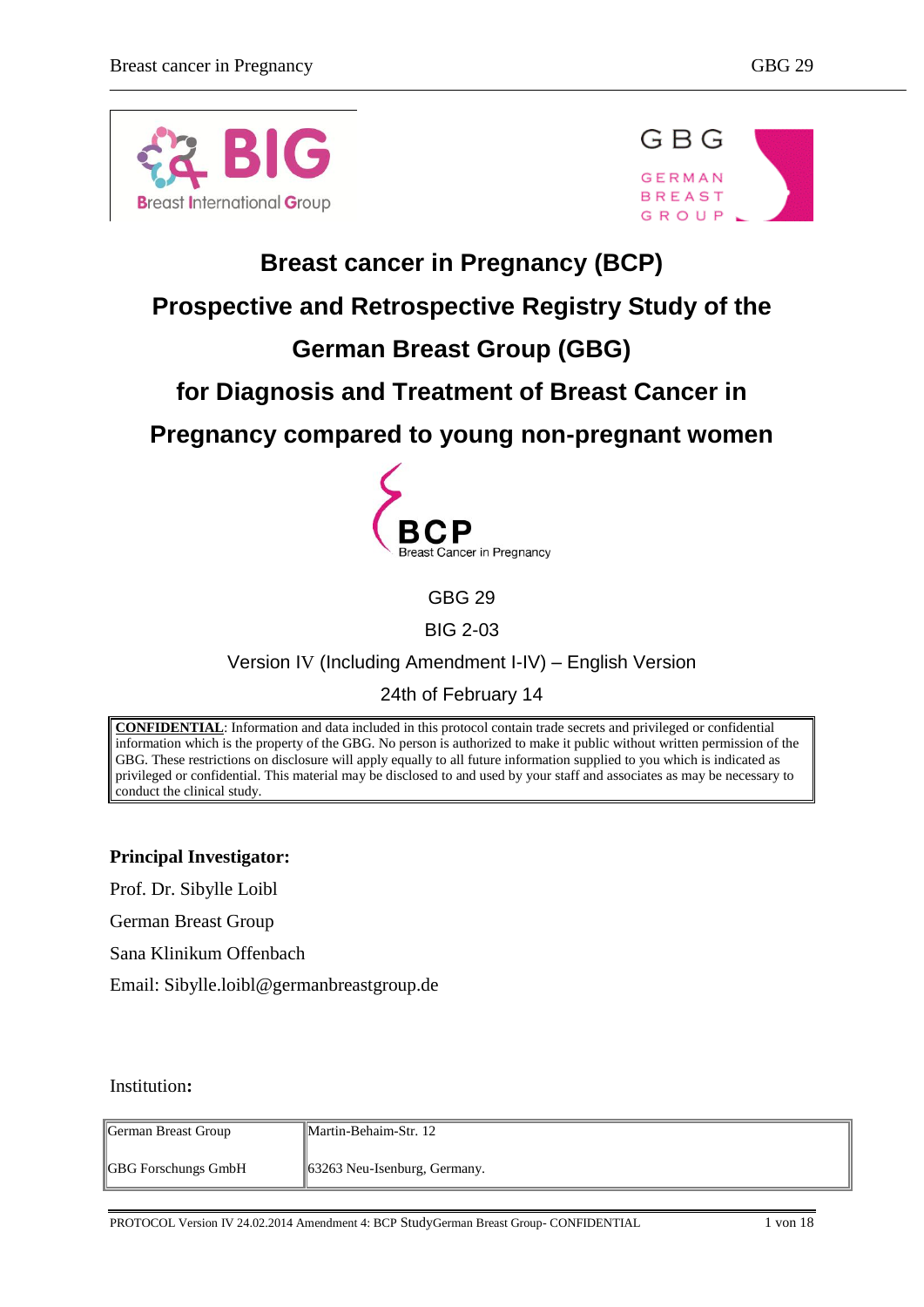## Project-management Data-Management and Statistics

| GBG Forschungs GmbH | Phone: + 49 (0) 6102/7480 740; Fax: + 49 (0) 6102/7480440 |  |
|---------------------|-----------------------------------------------------------|--|
|                     | e-mail: bcp@germanbreastgroup.de                          |  |

## Protocol Board Adjuvant:

<span id="page-1-0"></span>

| Dr. B. Conrad             | Elisabethhospital<br>Weinbergstr. 7, 34117 Kassel<br>Phone.: 0561/70210, Fax: 0561/7021162, e-mail: brustzentrum@elisabeth-krankenhaus-kassel.de                            |  |
|---------------------------|-----------------------------------------------------------------------------------------------------------------------------------------------------------------------------|--|
| Prof. Dr. C. Denkert      | Charité Berlin Campus Mitte<br>Schumannstr. 20-21, 10117 Berlin<br>Phone: 030-4505-0, Fax: 030-4505 36900, e-mail: carsten.denkert@charite.de                               |  |
| Dr. H. Eidtmann           | Universitätsfrauenklinik<br>Michaelisstraße 16, 24105 Kiel<br>Phone.: 0431/597 - 20 99 (21 00), Fax: 0431/597 - 21 46, e-mail: Eidtmann@email.uni-kiel.de                   |  |
| Prof. Dr. W. Eiermann     | Frauenklinik vom Roten Kreuz<br>Taxistrasse 3, 80637 Munich<br>Phone. 089/1570-6620/21, Fax: 089-1570-6623, e-mail: wolfgang.eiermann@swmbrk.de                             |  |
| Prof. Dr. Sibylle Loibl   | Universitätsfrauenklinik Frankfurt<br>Theodor-Stern Kai-7, 60590 Frankfurt am Main<br>Phone: 069-6301-4033, Fax: 069-6301-4033, e-mail: loibl@em.uni-frankfurt.de           |  |
| PD Dr. Frederik Marmé     | Frauenklinik                                                                                                                                                                |  |
| Prof. Dr. G. v. Minckwitz | <b>GBG Forschungs GmbH</b><br>Martin Behaim Strasse 12, 63263 Neu Isenburg, Frankfurt<br>Phone: 06102/7480-0, Fax. 06102/7480-440, e-mail: minckwitz@germanbreastgroup.de   |  |
| Prof. Dr. V. Möbus        | Städtische Kliniken Frankfurt a.M.-Höchst<br>Gotenstr. 6-8, 65929 Frankfurt<br>Phone: 069/3106 2355 Fax: 069/3106 2555, e-mail: vmoebus@skfh.de                             |  |
| Prof. Dr. T. Reimer       | Klinikum Südstadt, Unifrauenklinik Rostock<br>Südring 81, 18059 Rostock<br>Phone: 0381-4401-6170, Fax: 0381-4401-6188, e-mail: toralf.reimer@med.uni-rostock.de             |  |
| Prof. Dr. E. Stickeler    | Universitätsfrauenklinik Freiburg<br>Hugstetterstr. 55, 79106 Freiburg<br>Phone: 0761-270-3248, Fax: 0761-270-3148, e-mail: stickeler@frk.ukl.uni-freiburg.de               |  |
| Prof. Thomssen            | Martin-Luther-Universität Halle Wittenberg, Universitätsklinik u. Poliklinik f. Gynäkologie<br>Ernst-Grube-Str. 40, 06120 Halle<br>Phone: 03455-5718-47, Fax: 03455-5715-01 |  |
| Prof. Michael Untch       | HELIOS Klinikum Berlin Buch, Klinik für Gynäkologie und Geburtshilfe<br>Schwanebecker Chaussee 50, 13125 Berlin,<br>Phone: 03094-0113-395; Fax: 03094-0153-319              |  |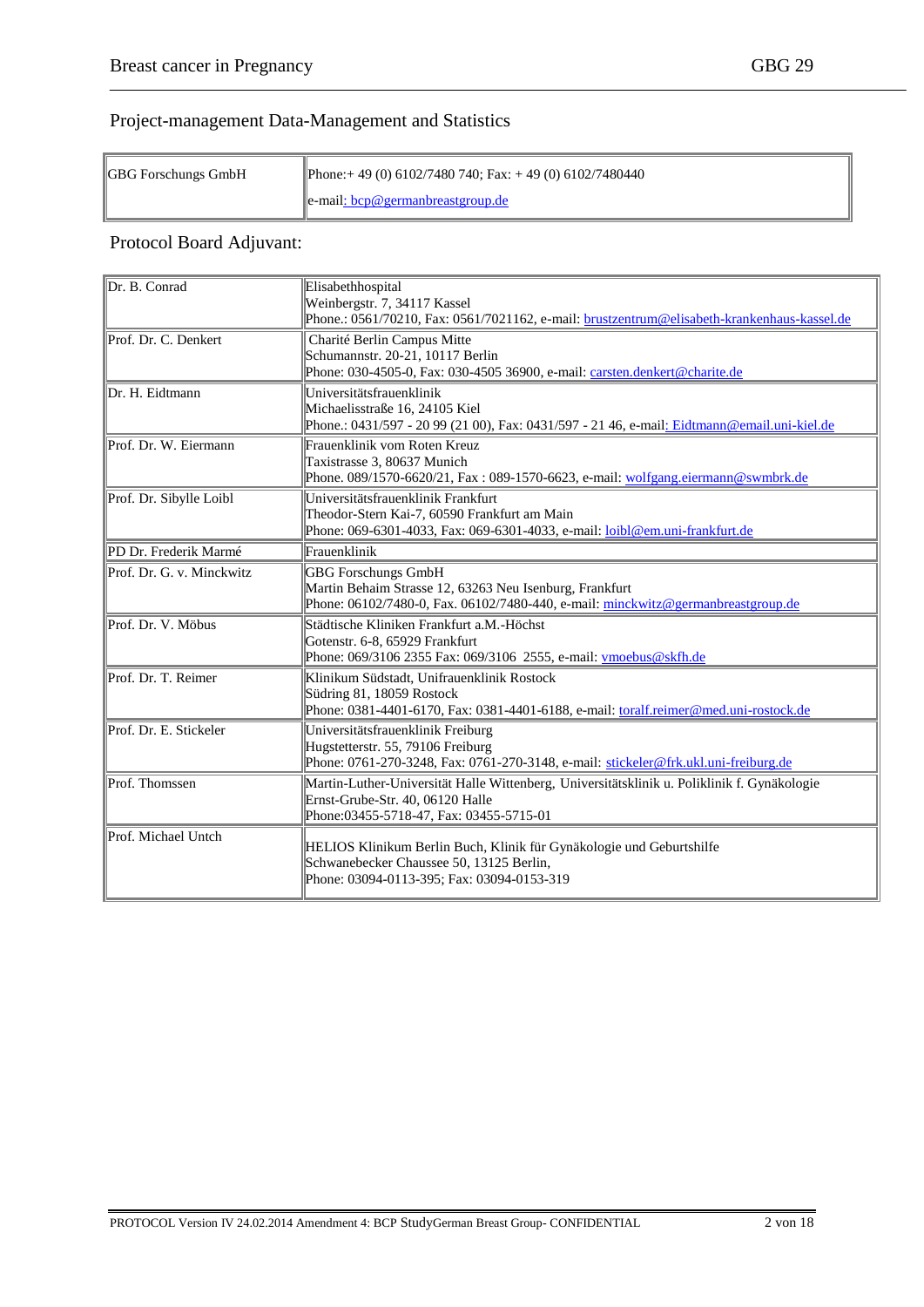# **Contents**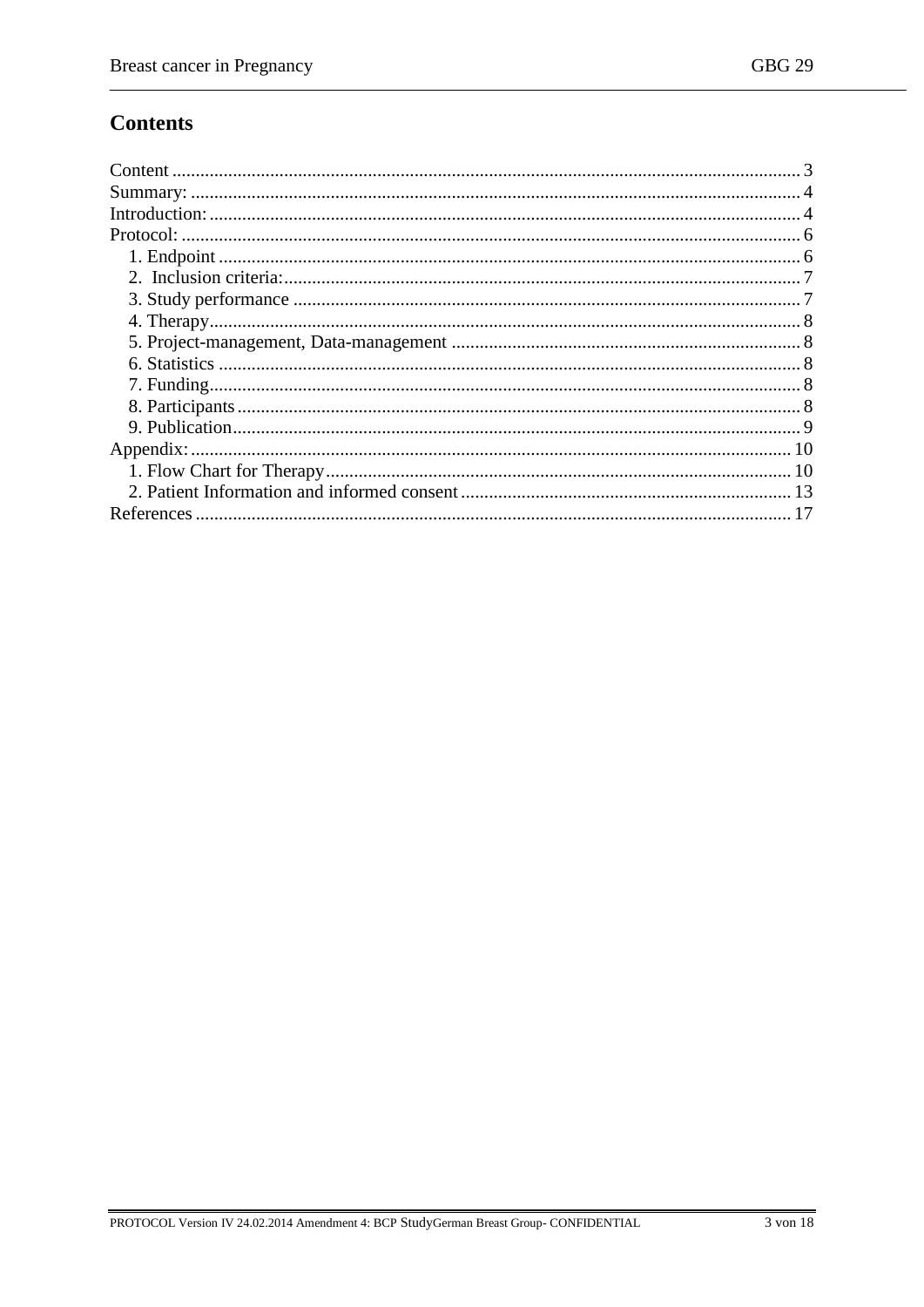#### <span id="page-3-0"></span>**Summary:**

Breast cancer complicating pregnancy is a rare coexistence. Breast cancer is the common malignancy in pregnancy after the age of 25.. Little is known about the incidence in Germany and Western Europe. It seems that it has become the most common malignancy during pregnancy since the decline of cervical cancer. We have initiated a registry for breast cancer during pregnancy, which has led to some interesting findings. The primary endpoint is the foetal outcome 4 weeks after delivery. Secondary endpoints will include maternal outcome, pregnancy outcome, diagnostic procedures used and the biology of the tumour. A flow sheet for the treatment is given and the acceptance of these guidelines will be evaluated. The primary endpoint and some secondary endpoints had been evaluated. But will still remain in the focus as treatment of primary breast cancer has changed. Tertiary endpoints have become the investigation of biomaterial collected from the breast cancer as well as the placenta. We start to build a non-pregnant control cohort (clinical data and biomaterial) with women who were diagnosed with breast cancer below the age of 45 years to match them to the pregnant breast cancer patients in order to have controls treated in everydays clinical practice. The trial was initiated in the German Breast Group and could be extended throughout Europe (Breast International Group) and worldwide.

#### <span id="page-3-1"></span>**Introduction:**

Breast cancer is the most common cancer malignancy in women of childbearing age after the age of 25 years.<sup>1</sup>U p to the age of 25 lymphomas is the most common malignancy.<sup>2</sup> About 11% of breast cancer patients are younger than 40 years and about 3% of all breast cancers are diagnosed during pregnancy. The median age of first pregnancy in Germany is 30 years. Since the incidence of breast cancer under the age of 40 is increasing and women tend to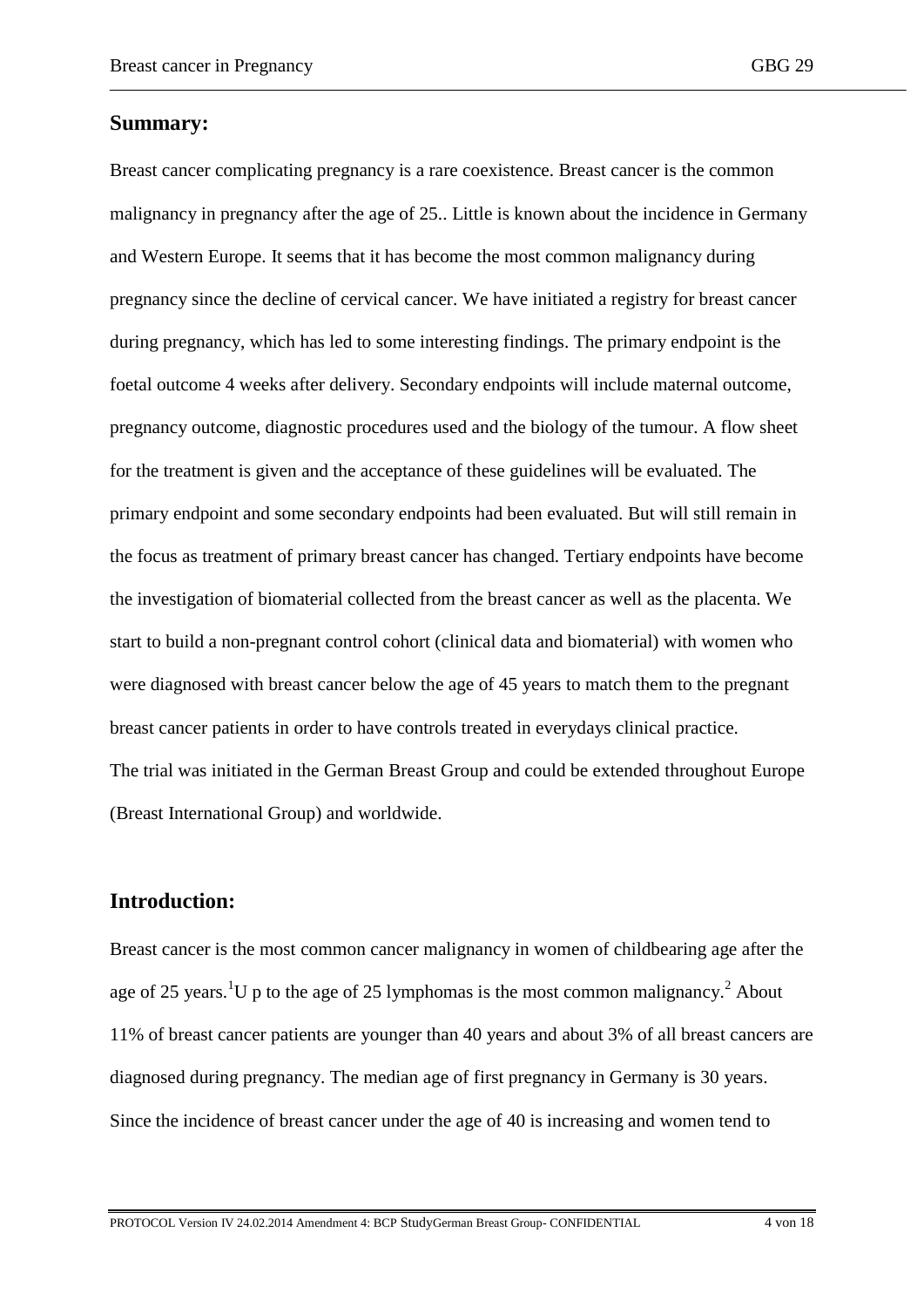delay pregnancy into later reproductive years the coincidence of pregnancy and breast cancer is increasing.

Therefore the incidence of breast cancer diagnosed during pregnancy is increasing. About 1 in 1,000 pregnancies is complicated by breast cancer.<sup>3</sup> Pregnancy has a dual effect on the risk of breast cancer: it transiently increases the risk after childbirth but reduces the risk in later years 4 . However, little is known about the incidence in Germany/Europe as well as the right therapy for mother and the unborn child.

The patients diagnose more than 90% of the breast tumours in pregnancy. Because of the hypervascularisation and the breast enlargement tumours are often undiagnosed. But even during pregnancy lumps of uncertain dignity need to be investigated. Due to a change in radiographic density, the sensitivity of mammography in detecting breast cancer in pregnant women is about 68%, while that of ultrasound is about 93%.<sup>5</sup> Diagnosis should be made with core cut biopsy under local anaesthesia. A pregnant women has a 2.5fold increased risk presenting with advanced disease than a non-pregnant women and a lower chance of being diagnosed in stage  $I^6$ . The strategies for therapeutic management are depending on the stage. In stage I and II breast cancer modified radical mastectomy is recommended. Radiotherapy should be delayed until after delivery in order to avoid adverse effects on the foetus. Adjuvant and neoadjuvant chemotherapy should not be administered during the first trimester. Trastuzumab as well as endocrine therapy should be given after delivery. The MD Anderson Cancer Centre developed a protocol for the management of breast cancer in pregnancy and demonstrated that it is safe to treat them according to the current standard. During a period of eight years they treated 24 patients according to that predefined protocol.<sup>7</sup> We developed the first guideline on treatment for breast cancer during pregnancy.<sup>8</sup> Based on these first initiatives the registry for breast cancer during pregnancy was build. First results have recently been published.<sup>10</sup> We could demonstrate that breast cancer can and is been treated mostly according to women with non-pregnant breast cancer. Chemotherapy can be given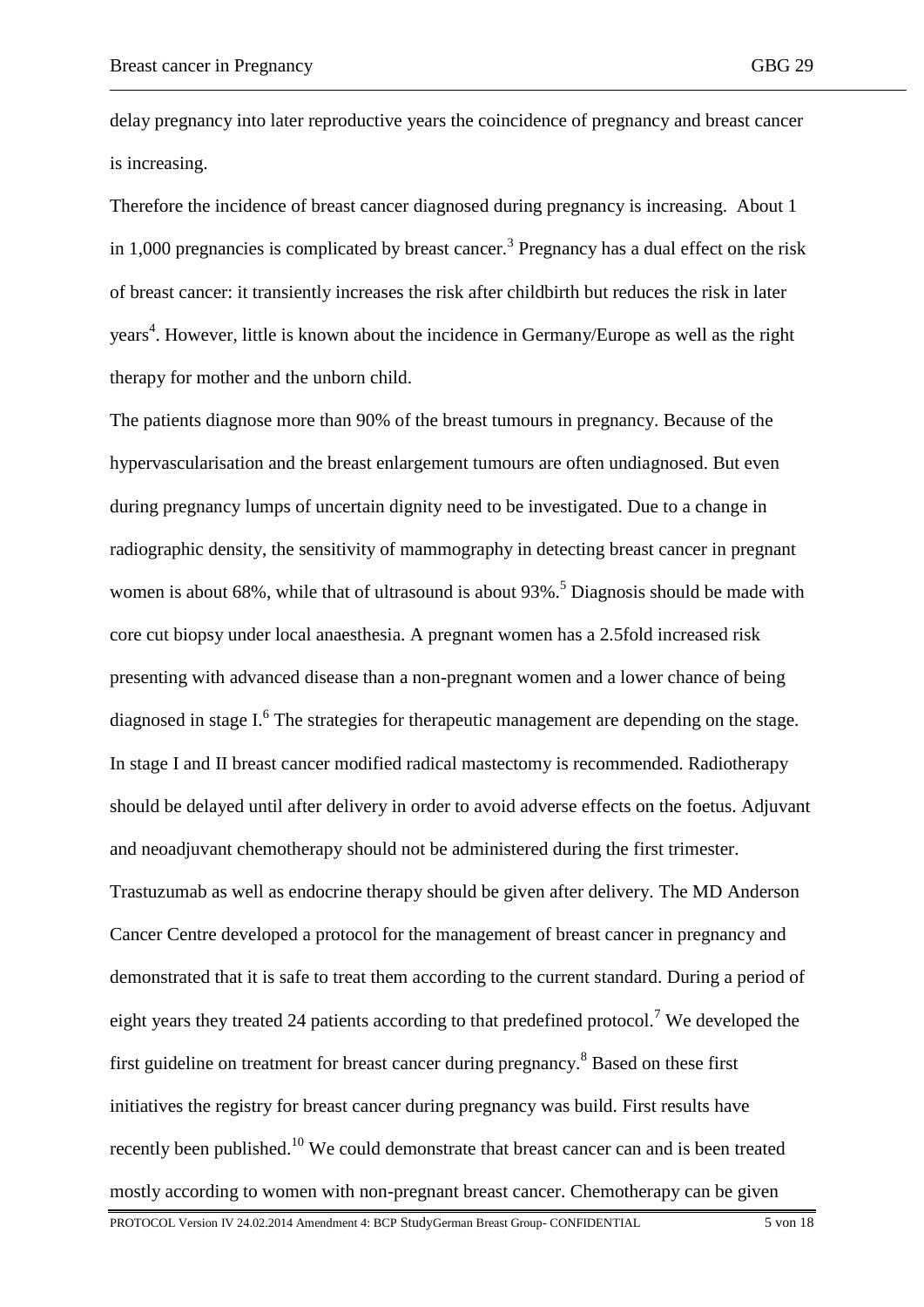during pregnancy mostly without additional risks. However, we observed that children exposed to chemotherapy in utero are generally lighter, although this seems to have no consequence.

Notwithstanding the fact that breast cancer in pregnancy is generally of higher risk, it does not have a bad prognosis.<sup>11</sup> The 5-year survival rate of patients with negative axillary lymph nodes is 82% in both pregnant and non-pregnant women and 59% in node-positive patients.<sup>12</sup> Overall, metastases in placenta are rare but were observed in advanced breast cancer cases more often than in the cervical carcinoma ones . The post-birth histological examination of the placenta should always be performed. $^{13}$ 

Adjuvant chemotherapy can cause amenorrhea.<sup>14</sup> Younger patients present higher probabilities to menstruate after chemotherapy and thus to become pregnant again. Gelber et al. evaluated the impact of subsequent pregnancy on the prognosis of patients with early breast cancer. The results revealed that subsequent pregnancy does not adversely affect the prognosis. The superior survival seen was considered consistent with an anti-tumour effect of pregnancy.<sup>15, 16</sup> If women with breast cancer during pregnancy become pregnant again is unknown.

## <span id="page-5-0"></span>**Protocol:**

### <span id="page-5-1"></span>*1. Endpoint*

Primary endpoint:

 $\triangleright$  Foetal outcome 4 weeks after delivery.

Secondary endpoint:

- $\triangleright$  Maternal outcome of pregnancy.
- $\triangleright$  Stage of and biological characteristics of breast cancer.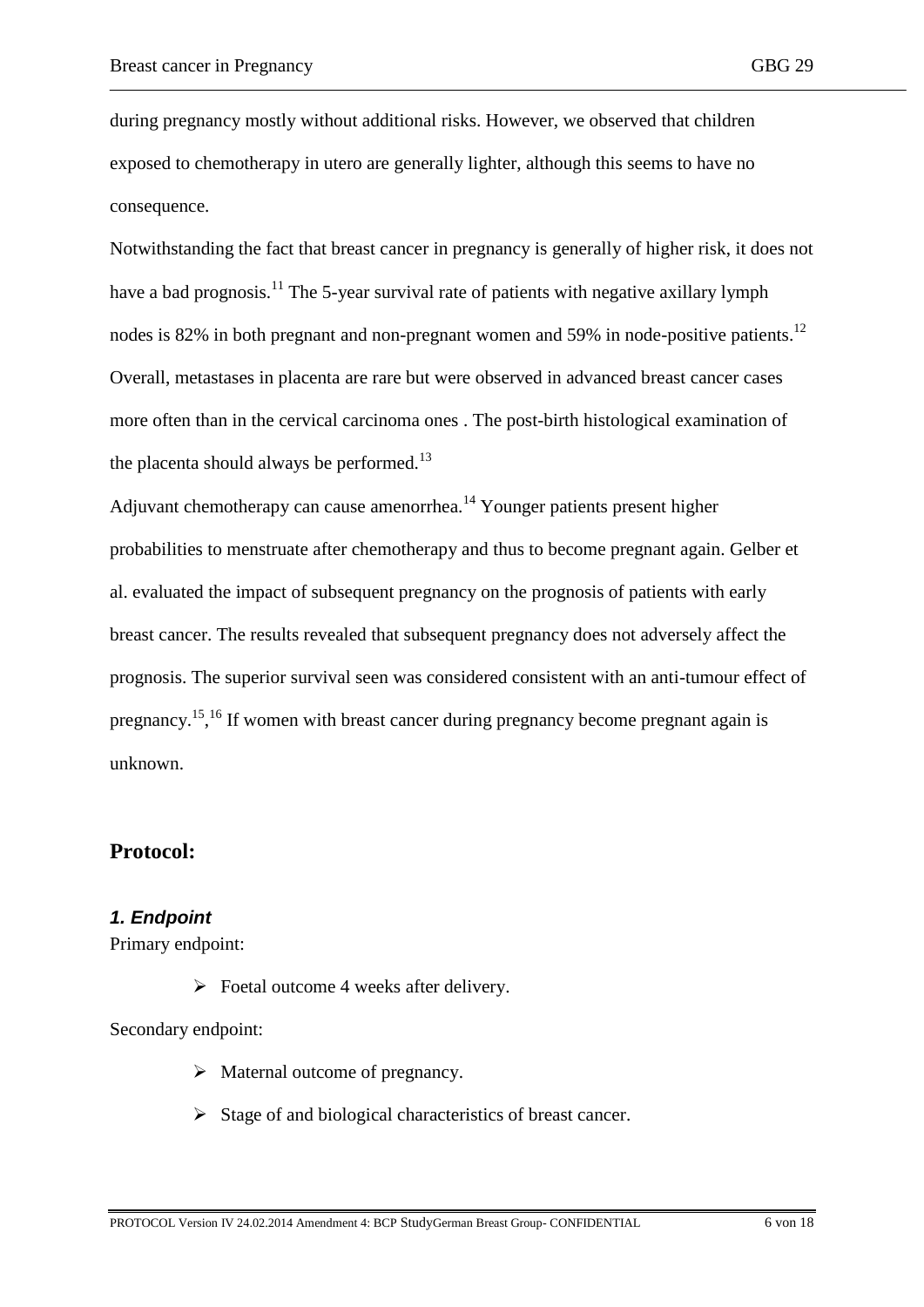- $\triangleright$  Breast cancer therapy (treatment, response to chemotherapy in the neoadjuvant setting, type of surgery.
- $\triangleright$  Sensitivity and specifity of diagnostic procedures (palpation, US, mammogramme).
- $\triangleright$  Adverse events/side effects in BCP patients receiving chemotherapy compared to non-pregnant young women receiving chemotherapy.
- $\triangleright$  Outcome of the newborn after therapy.
- $\triangleright$  Outcome of breast cancer after diagnosis.
- $\triangleright$  Rate of pregnancies after breast cancer
- $\triangleright$  Biology of the tumour of pregnant breast cancer patients measured with standard immunohistochemistry as well as next generation sequencing compared to young non-pregnant women.
- $\triangleright$  All parameters will be compared to young non-pregnant women

#### <span id="page-6-0"></span>*2. Inclusion criteria:*

- Patients with histological confirmed breast cancer who are pregnant.
- Patients < 40 years with histological confirmed breast cancer who are not pregnant (patients who have been pregnant recently can also be collected into this cohort)
- Informed consent for data collection (for prospective participants) and biomaterial collection. For retrospective participants an informed consent is not required as long as the data are anonymously captured.

#### <span id="page-6-1"></span>*3. Study performance*

#### 3.1 Prospective Registry

Every pregnant patient with histological confirmed breast cancer should be informed about the registry and after written informed consent for data and biomaterial collection has been given; the registration form should be filled completely and sent to GBG. The registry is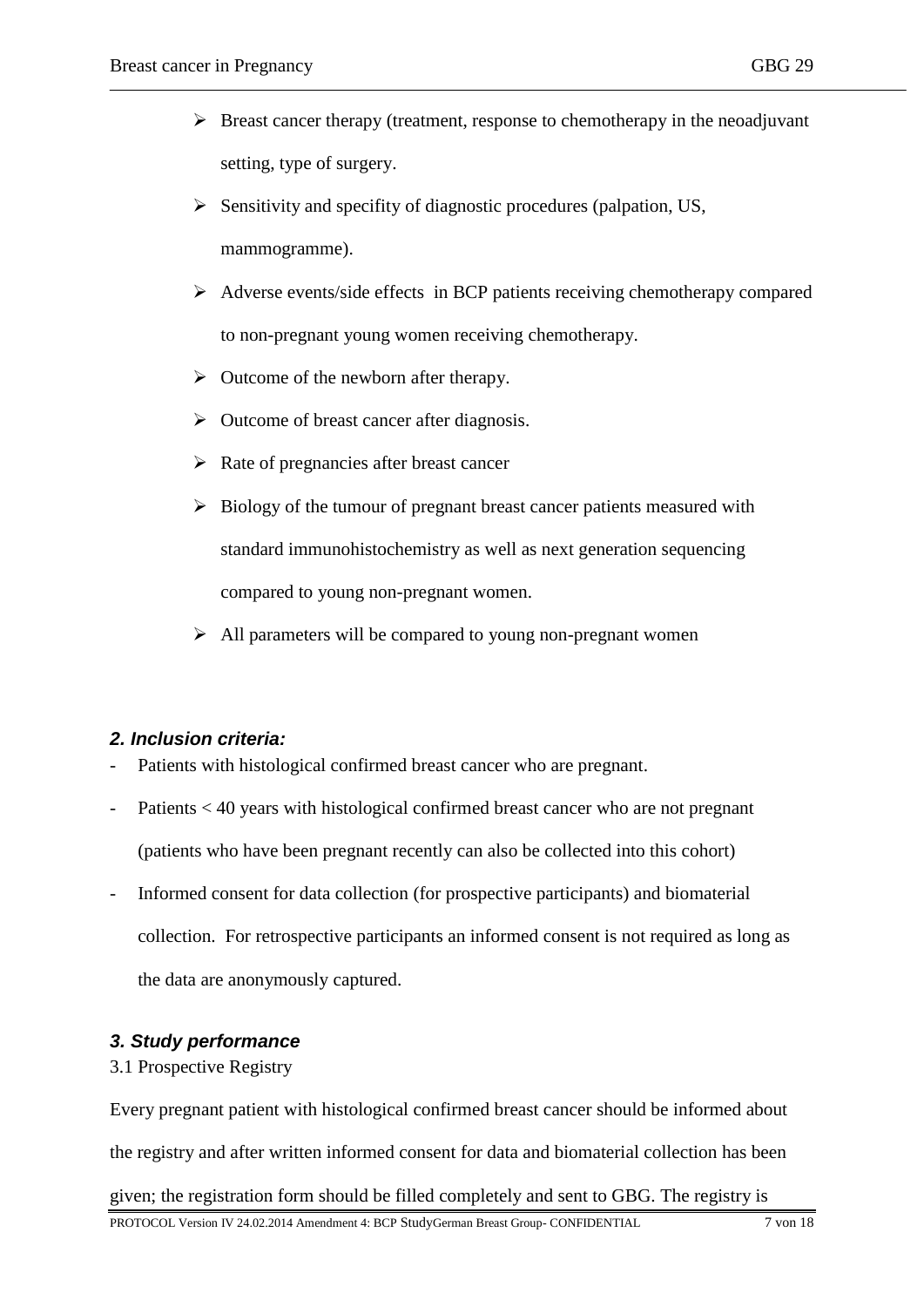independent of the treatment of the patients during pregnancy. Patients who have been diagnosed during pregnancy but not treated during pregnancy can be registered as well. In addition women younger than 40 years of age with breast cancer and are non-pregnant can be collected.

The anonymous data will be collected in a database.

3.2. Retrospective Registry:

A retrospective collection of already treated patients should be done as well

3.3 Translational Research

Tumour specimen and placenta tissue (paraffin embedded tissue) from patients with breast cancer during pregnancy and tumour specimen from young non-pregnant breast cancer patients should be collected after given written informed consent.

### <span id="page-7-0"></span>*4. Therapy*

A flow sheet of diagnosis and treatment is provided as a suggestion to guide the investigator but it is not compulsory to apply it.

#### <span id="page-7-1"></span>*5. Project-Management, Data-management*

The GBG performs the Project-management of this trial. The central data collecion and the statistical analysis is done by the GBG.

#### <span id="page-7-2"></span>*6. Statistics*

Data should be analysed in a descriptive way.

## <span id="page-7-3"></span>*7. Funding*

Funding will be guaranteed by the German Breast Group. Additional projects such as translational research will be funded within collaborative research such as DKTK and other grants.

## <span id="page-7-4"></span>*8. Participants*

All the hospitals/clinics and doctors interested in participating, located inside and outside Germany.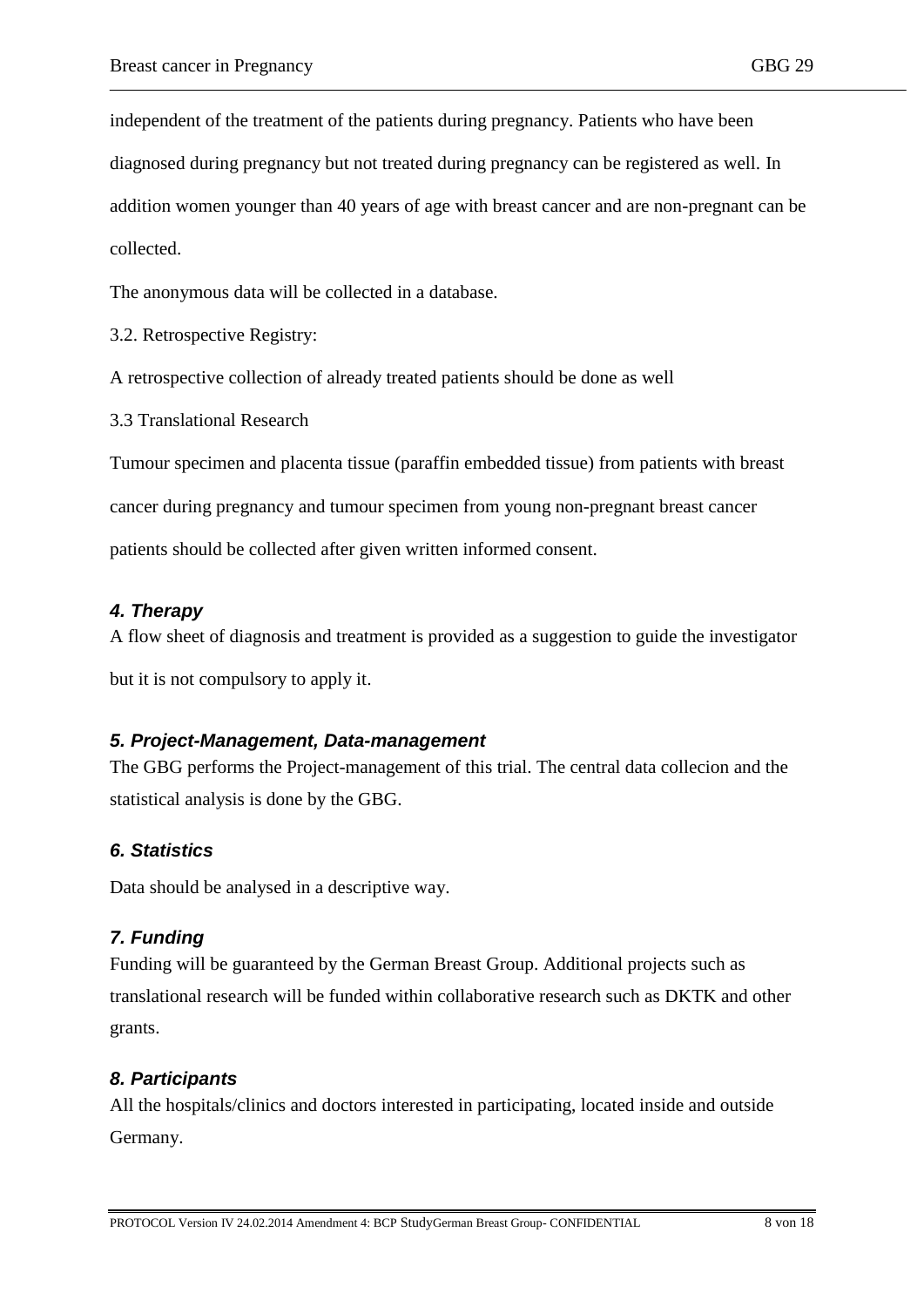## <span id="page-8-0"></span>*9. Publication*

Publication will be performed according to the SOPs of the GBG.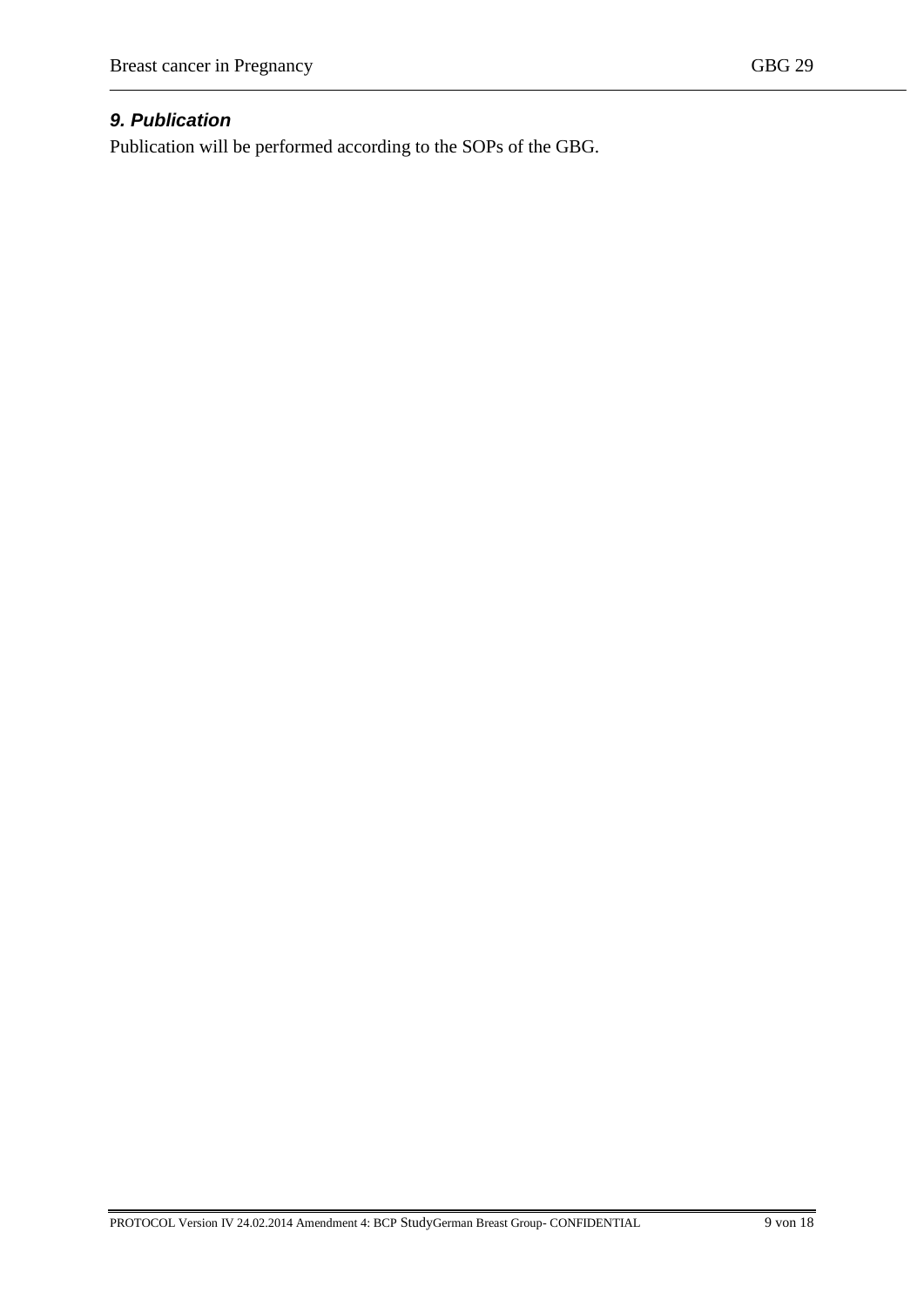## <span id="page-9-0"></span>**Appendix:**

## <span id="page-9-1"></span>*1. Flow Chart for Therapy:*

# **Fig 1 a: < 12-14th week of gestation at histological diagnosis**

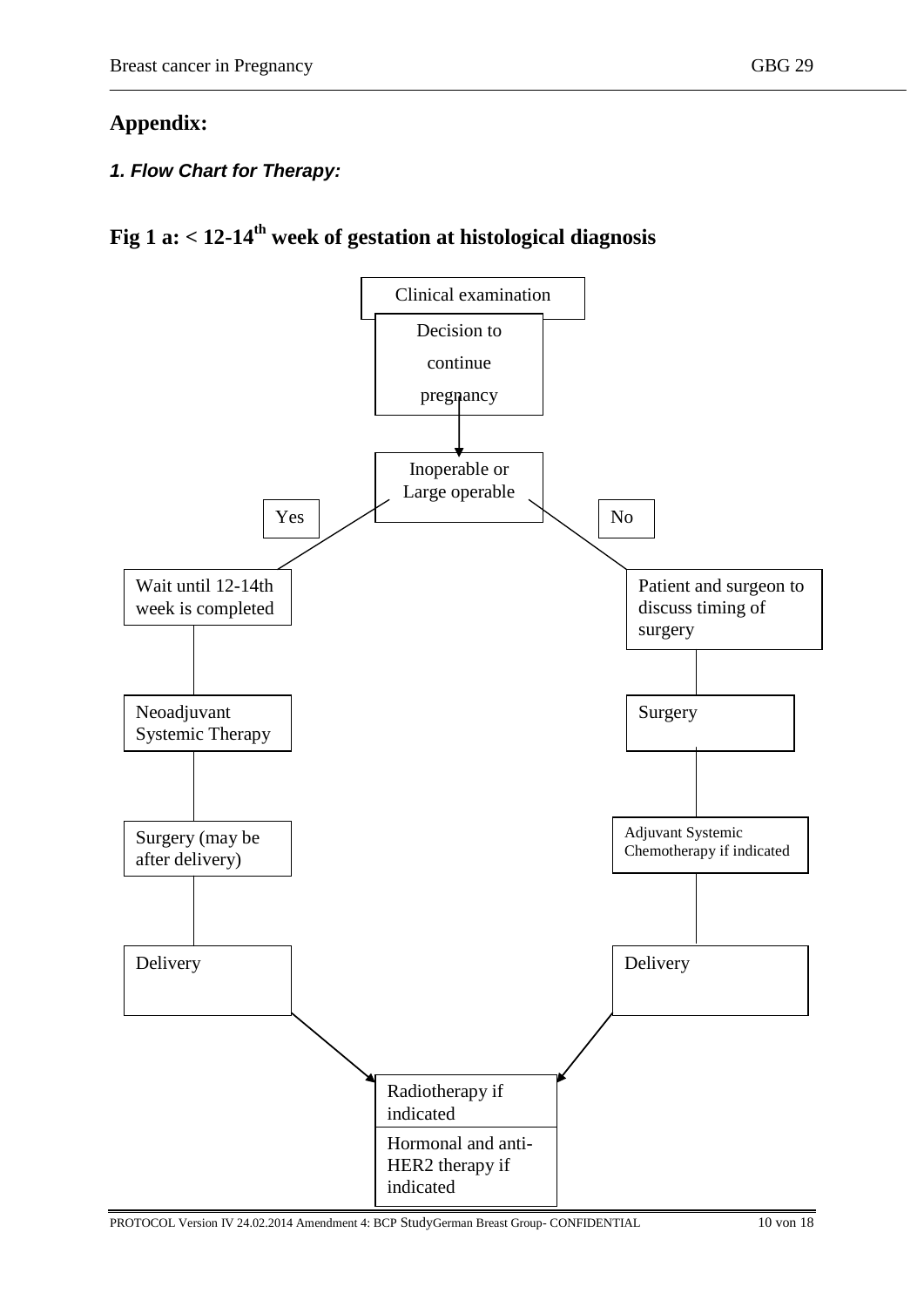

**Fig. 1b: 12th -34th week at histological confirmed diagnosis**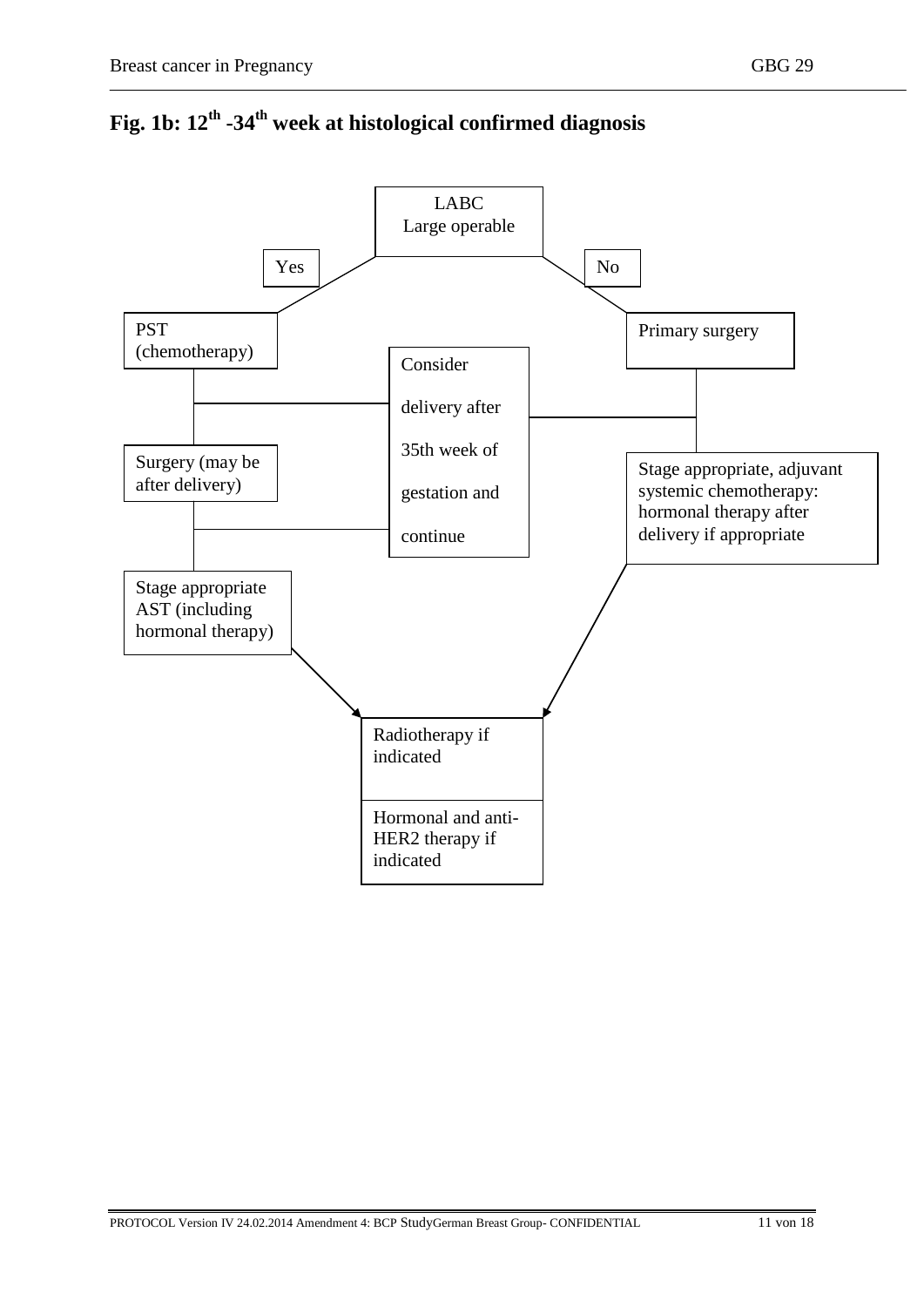# **Fig. 1c: 34th week of gestation at histological diagnosis**

<span id="page-11-0"></span>In case of inflammatory or highly aggressive disease, the delivery should be immediately carried out. Otherwise, plan delivery when fetal maturation is appropriate and begin standard therapy thereafter.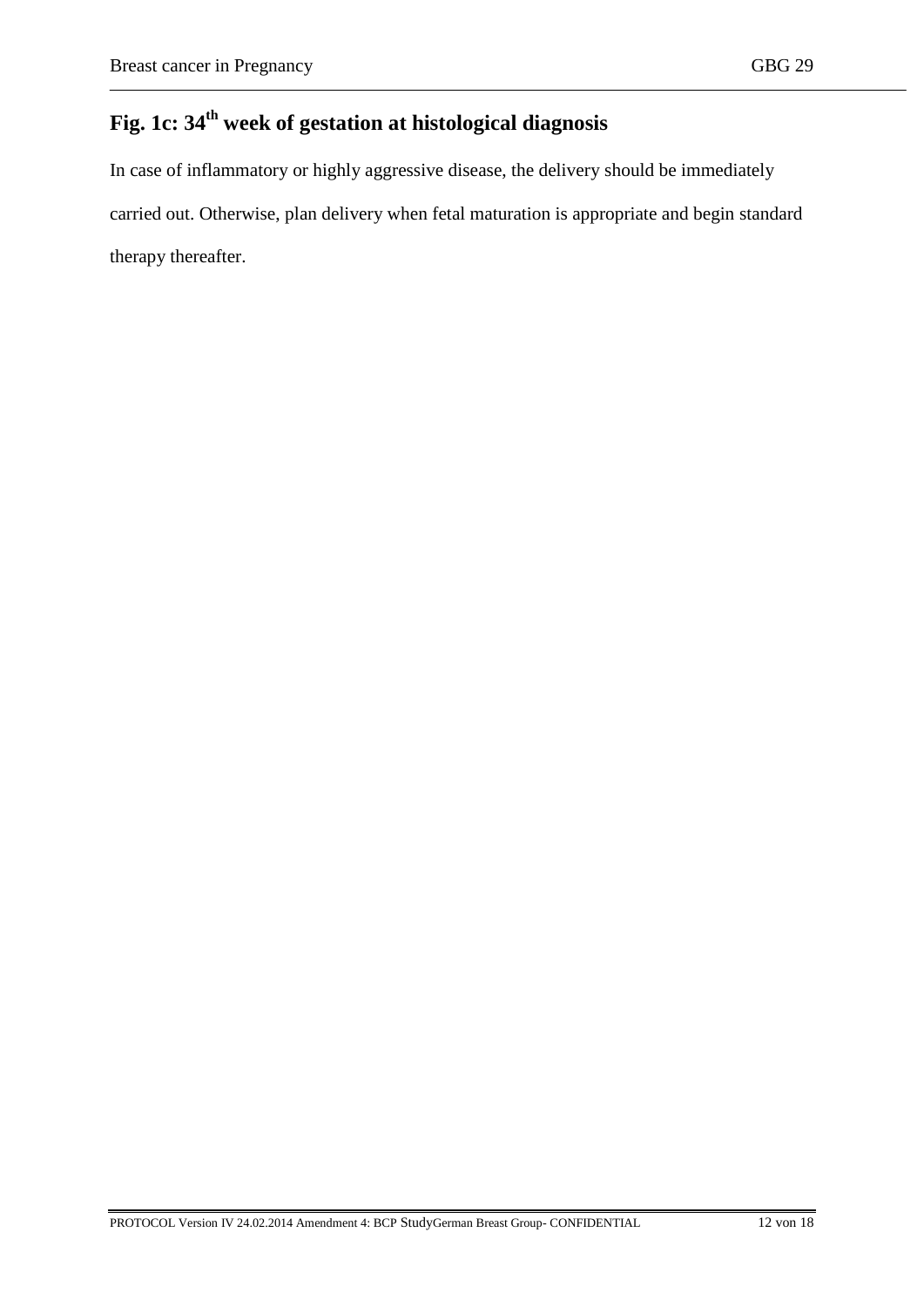### *2. Patient Information (Part I Pregnant patients):*

# **Breast cancer in Pregnancy (BCP) Prospective and Retrospective Registry Study of the German Breast Group (GBG) for Diagnosis and Treatment of Breast Cancer in Pregnancy compared to young non-pregnant women**

Dear Patient,

During your pregnancy a malignant tumour of the breast was diagnosed. The likelihood of developing breast cancer during pregnancy is very low but it has become more frequent during the last few years. In recent years based on the collection of data in registries such as this one, the knowledge increased and currently it is been recommended to treat as closely as possible according to non-pregnant women. Nevertheless, additional information is needs as treatment changes and because not all questions have been answered. Therefore the registry of "Breast Cancer in Pregnancy" will continue.

Tumour and placenta specimen (formaline fixed paraffin embedded FFPE) will be collected centrally for further investigations.

All this information will be gathered anonymously in a central database.. Your personal data will naturally not be recorded. Your name or other identifying material will not be made known if the results of this study are published for scientific purpose.

Your decision to take part in the registry study is entirely up to you. You may withdraw from the registry study at any time that you wish without having to give any reason or without having to suffer any consequences. There will be no further investigations conducted and data collected.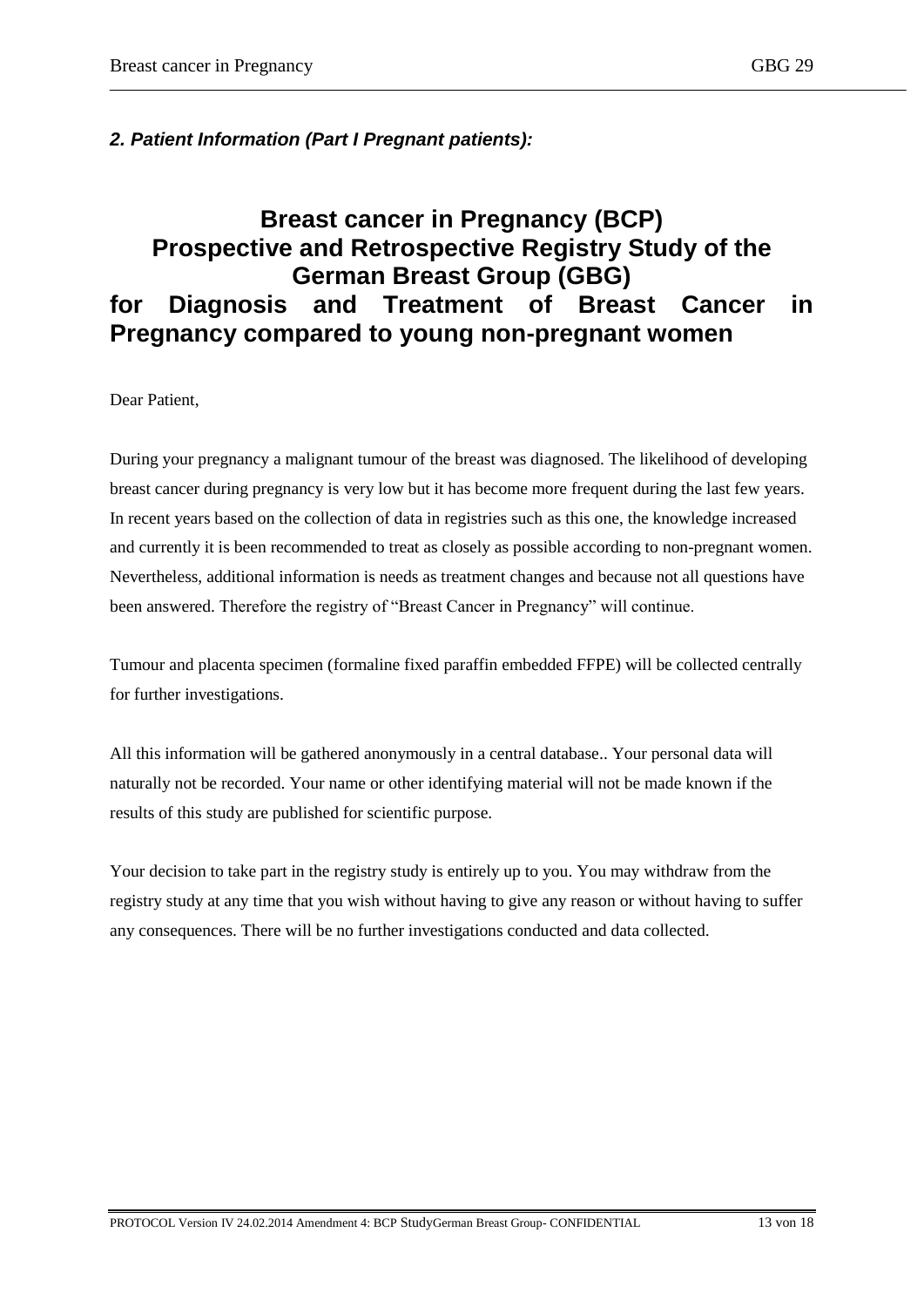### *3. Patient informed consent:*

# **Breast cancer in Pregnancy (BCP) Prospective and Retrospective Registry Study of the German Breast Group (GBG) for Diagnosis and Treatment of Breast Cancer in Pregnancy compared to young non-pregnant women**

| Name of Patient:<br>Address: |  |  |
|------------------------------|--|--|
| Name of Doctor:<br>Address:  |  |  |

I have been informed by my doctor of my disease. I understand that I am pregnant and am suffering from breast cancer. I understand that data shall be gathered concerning my pregnancy and my breast cancer diagnosis and treatment as well as the outcome of my child. I further understand that this data shall be stored anonymously.

I have been informed that I may withdraw from the study at any time without giving any reason and without suffering any consequences as regards to my further medical treatment

I have read and understood all of the information presented to me in this informed consent document.

I agree that blocks of the tumour and the placenta will be collected centrally:

\_\_\_\_\_\_\_\_\_\_\_\_\_\_\_\_\_\_\_\_\_\_ \_\_\_\_\_\_\_\_\_\_\_\_\_\_\_\_\_\_\_\_\_\_\_\_\_\_\_\_

\_\_\_\_\_\_\_\_\_\_\_\_\_\_\_\_\_\_\_\_\_\_ \_\_\_\_\_\_\_\_\_\_\_\_\_\_\_\_\_\_\_\_\_\_\_\_\_\_\_\_

| vesl | nol |
|------|-----|
|      |     |

I voluntarily agree to participate in this study.

Place, date Signature of Patient

Place, date Signature of Doctor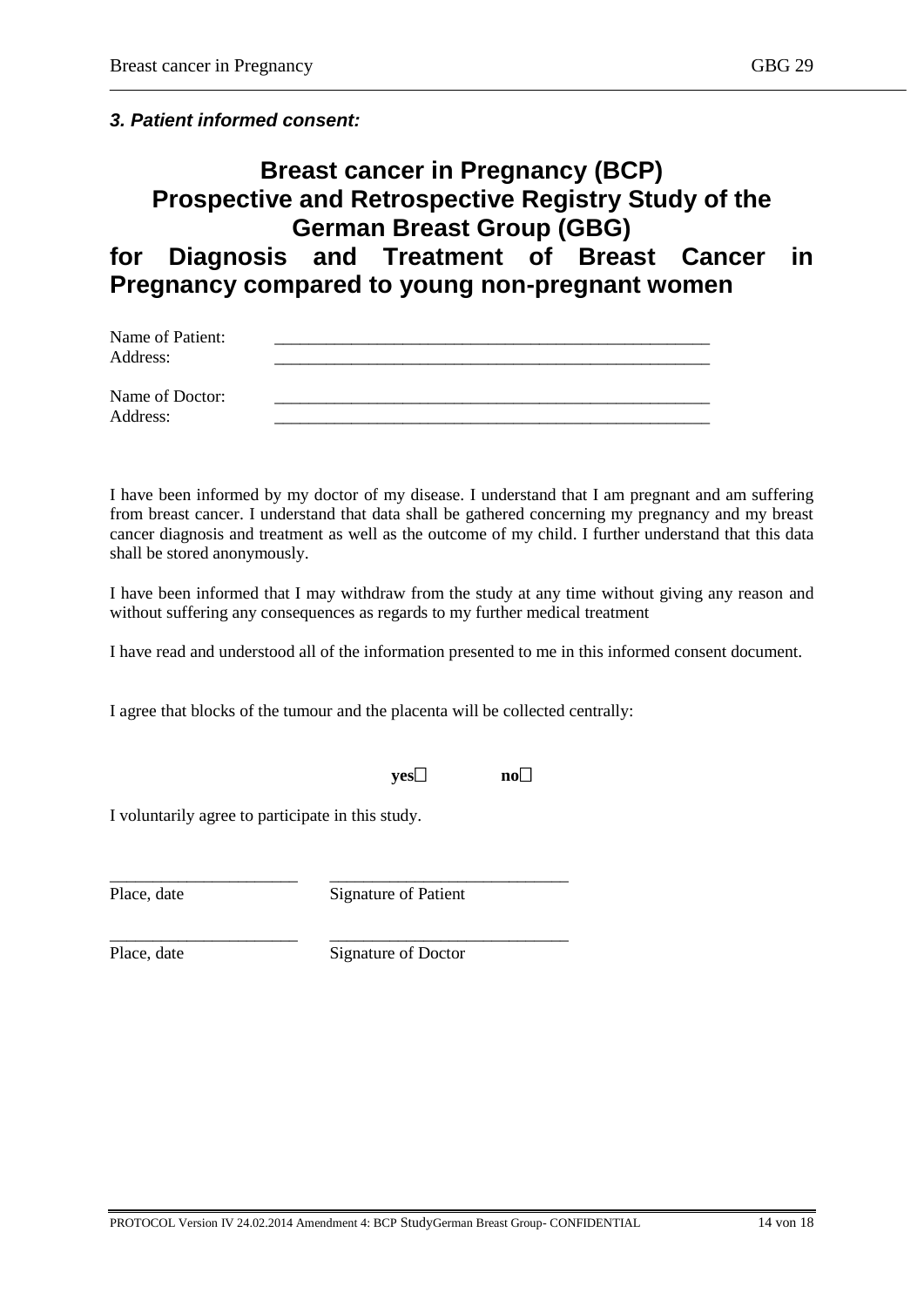## *Patient Information (Part II Non- Pregnant young patients):*

# **Breast cancer in Pregnancy (BCP) Prospective and Retrospective Registry Study of the German Breast Group (GBG) for Diagnosis and Treatment of Breast Cancer in Pregnancy compared to young non-pregnant women**

Dear Patient,

A malignant tumour of the breast was diagnosed. The likelihood of developing breast cancer during pregnancy is very low but it has become more frequent during the last few years. In recent years based on the collection of data in registries such as this one, the knowledge increased and currently it is been recommended to treat as closely as possible according to non-pregnant women. Nevertheless, additional information is needs as treatment changes and because not all questions have been answered. Therefore the registry of "Breast Cancer in Pregnancy" will continue. In parallel we will establish a control cohort of non-pregnant breast cancer patients below the age of 40. This is necessary to compare data and results from breast cancer patients diagnosed and treated during pregnancy with non-pregnant very young breast cancer patients, because the young age has an impact on treatment and outcome.

Tumour specimen (formaline fixed paraffin embedded FFPE) will be collected centrally for further investigations.

All this information will be gathered anonymously in a central database. Your personal data will naturally not be recorded. Your name or other identifying material will not be made known if the results of this study are published for scientific purpose.

Your decision to take part in the registry study is entirely up to you. You may withdraw from the registry study at any time that you wish without having to give any reason or without having to suffer any consequences. There will be no further investigations conducted and data collected.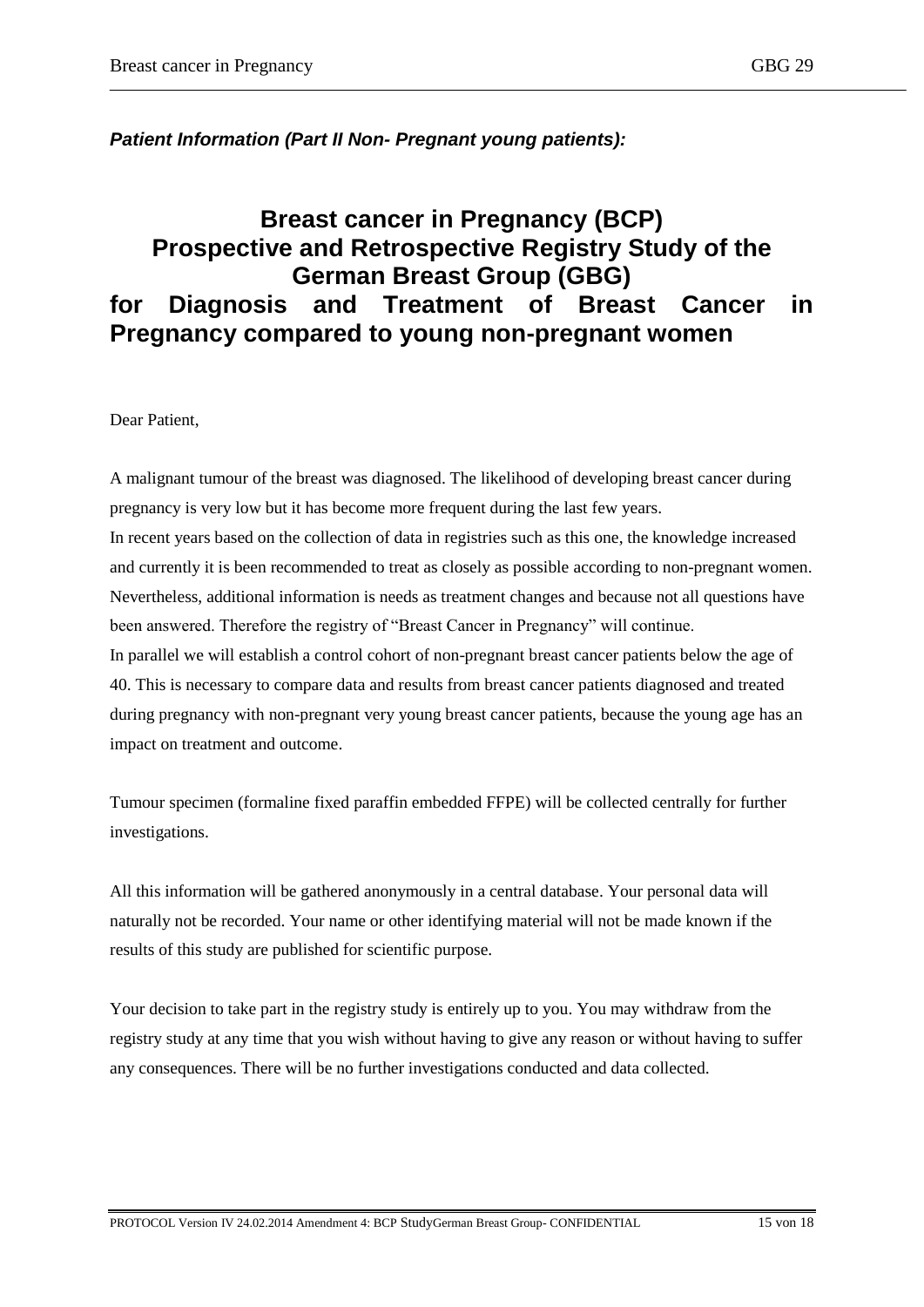### *3. Patient informed consent (Part II Non-Pregnant young patients):*

# **Breast cancer in Pregnancy (BCP) Prospective and Retrospective Registry Study of the German Breast Group (GBG) for Diagnosis and Treatment of Breast Cancer in Pregnancy compared to young non-pregnant women**

| Name of Patient:<br>Address: |  |
|------------------------------|--|
| Name of Doctor:<br>Address:  |  |

I have been informed by my doctor of my disease. I understand that I am suffering from breast cancer. I understand that data shall be gathered concerning my breast cancer diagnosis and treatment as well as the outcome of it and data regarding previous and future pregnancies. I further understand that this data shall be stored anonymously.

I have been informed that I may withdraw from the study at any time without giving any reason and without suffering any consequences as regards to my further medical treatment

I have read and understood all of the information presented to me in this informed consent document.

I agree that blocks of the tumour will be collected centrally:

\_\_\_\_\_\_\_\_\_\_\_\_\_\_\_\_\_\_\_\_\_\_ \_\_\_\_\_\_\_\_\_\_\_\_\_\_\_\_\_\_\_\_\_\_\_\_\_\_\_\_

\_\_\_\_\_\_\_\_\_\_\_\_\_\_\_\_\_\_\_\_\_\_ \_\_\_\_\_\_\_\_\_\_\_\_\_\_\_\_\_\_\_\_\_\_\_\_\_\_\_\_

#### **yes no**

I voluntarily agree to participate in this study.

Place, date Signature of Patient

Place, date Signature of Doctor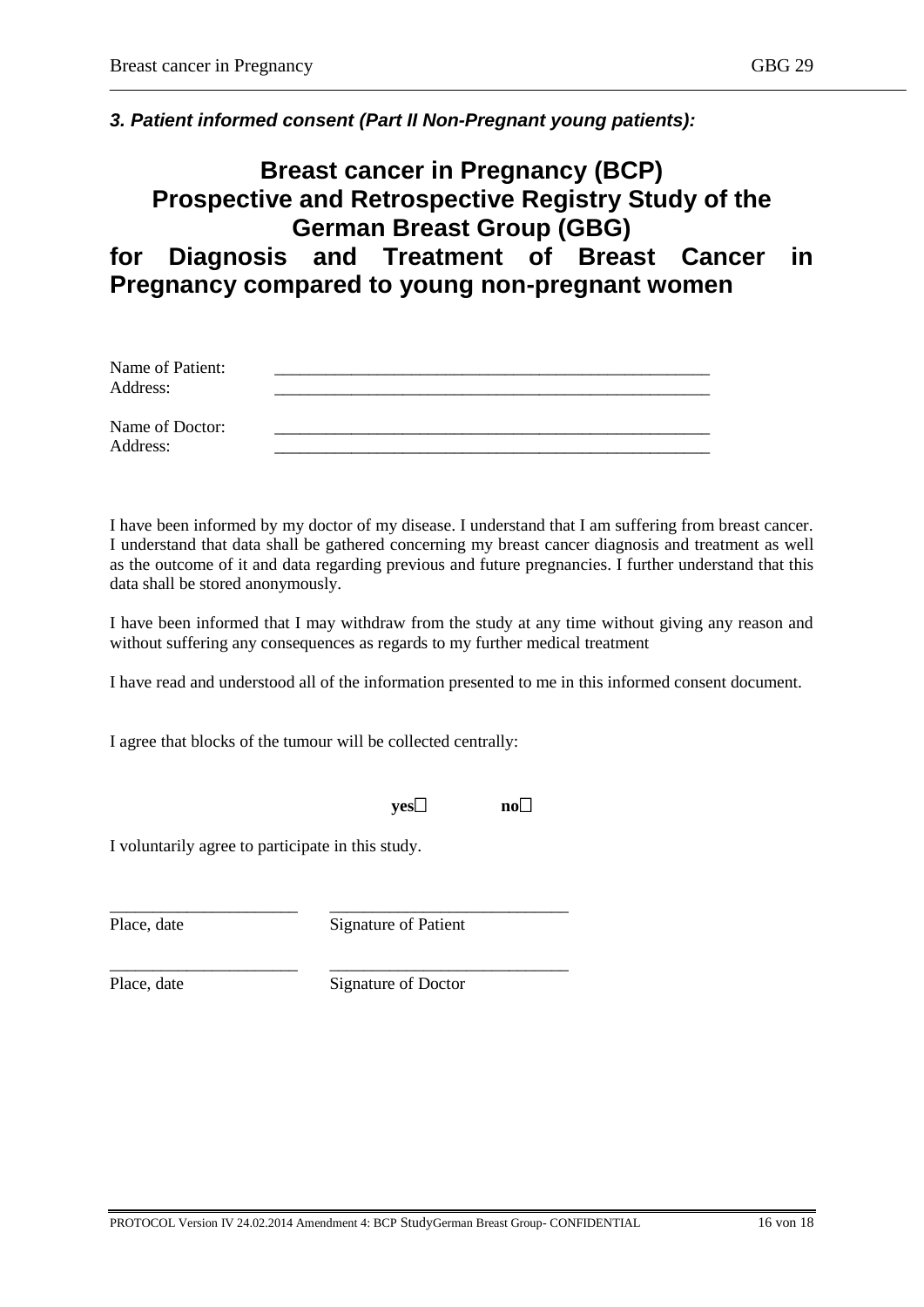## <span id="page-16-0"></span>**References:**

<u>.</u>

<sup>4</sup> Lambe et al. Transcient increase in the risk of breast cancer after giving birth. N Engl J Med 331 (1994) 5-9.

<sup>5</sup> Ishida T, Yokoe T, Kasumi F et al. Clinicopathologic characteristics and prognosis of breast cancer patients associated with pregnancy and lactation: analysis of a case-control study in Japan. Jpn J Cancer Res 1992; 83: 1143-1149.

<sup>6</sup> Zemlickis D, Lishner M, Degendorfer P. Maternal and fetal outcome following breast cancer in pregnancy. In: Koren G, Lishner M, Farine D, eds. Cancer in Pregnancy. Maternal and Fetal risks. Cambridge: Cambridge University Press, 1996: 95-106.

<sup>7</sup> Berry et al. Management of breast cancer during pregnancy using a standardized protocol. J Clin Oncol 17 (1999) 855-861.

<sup>8</sup> Loibl S, von Minckwitz G, Gwyn K, Ellis P, Blohmer JU, Schlegelberger B, Keller M, Harder S, Theriault RL, Crivellari D, Klingebiel T, Louwen F, Kaufmann M. Breast Carcinoma During Pregnancy. Cancer 2006; 106: 237-246.

<sup>10</sup> Loibl S, Han SN, von Minckwitz G, Bontenbal M, Ring A, Giermek J, Fehm T, Van Calsteren K, Linn SC, Schlehe B, Gziri MM, Westenend PJ, Müller V, Heyns L, Rack B, Van Calster B, Harbeck N, Lenhard M, Halaska MJ, Kaufmann M, Nekljudova V, Amant FTreatment of breast cancer during pregnancy: an observational study. Lancet Oncol. 2012 Sep;13(9):887-96

<sup>11</sup> Amant F, von Minckwitz G, Han SN, Bontenbal M, Ring AE, Giermek J, Wildiers H, Fehm T, Linn SC, Schlehe B, Neven P, Westenend PJ, Müller V, Van Calsteren K, Rack B, Nekljudova V, Harbeck N, Untch M, Witteveen PO, Schwedler K, Thomssen C, Van Calster B, Loibl S.Prognosis of women with primary breast cancer diagnosed during pregnancy: results from an international collaborative study. J Clin Oncol. 2013 Jul 10;31(20):2532-9.

<sup>12</sup> Petrek JA, Dukoff R, Rogatko A. Prognosis of pregnancy-associated breast cancer. Cancer 1991; 67: 869-872.

<sup>13</sup> Dildy et al. Maternal malignancy metastatic to the product of conception : a review. Obstet Gynecol Sury 44 (1989) 535-540.

<sup>14</sup> Ganz PA, Land SR, Geyer CE Jr, Cecchini RS, Costantino JP, Pajon ER, Fehrenbacher L, Atkins JN, Polikoff JA, Vogel VG, Erban JK, Livingston RB, Perez EA, Mamounas EP, Wolmark N, Swain SM. Menstrual history and quality-of-life outcomes in women with node-positive breast cancer treated with adjuvant therapy on the NSABP B-30 trial. J Clin Oncol. 2011 Mar 20;29(9):1110-6

<sup>&</sup>lt;sup>1</sup> Nieminen V, Remes N. Malignancy during pregnancy. Acta Obstet Gynecol Scand 1970; 49: 315-319.

<sup>&</sup>lt;sup>2</sup> Ries et al. Cancer Statistics Review. 1973-1988. Bethesda, MD, National Cancer Institute, NIH Publication 91-2789 (1991), III. 39.

<sup>&</sup>lt;sup>3</sup> Nulman et al. Neurodevelopment of children exposed in utero to treatment of maternal malignancy. Br J Cancer 6 (2001) 1611-18.